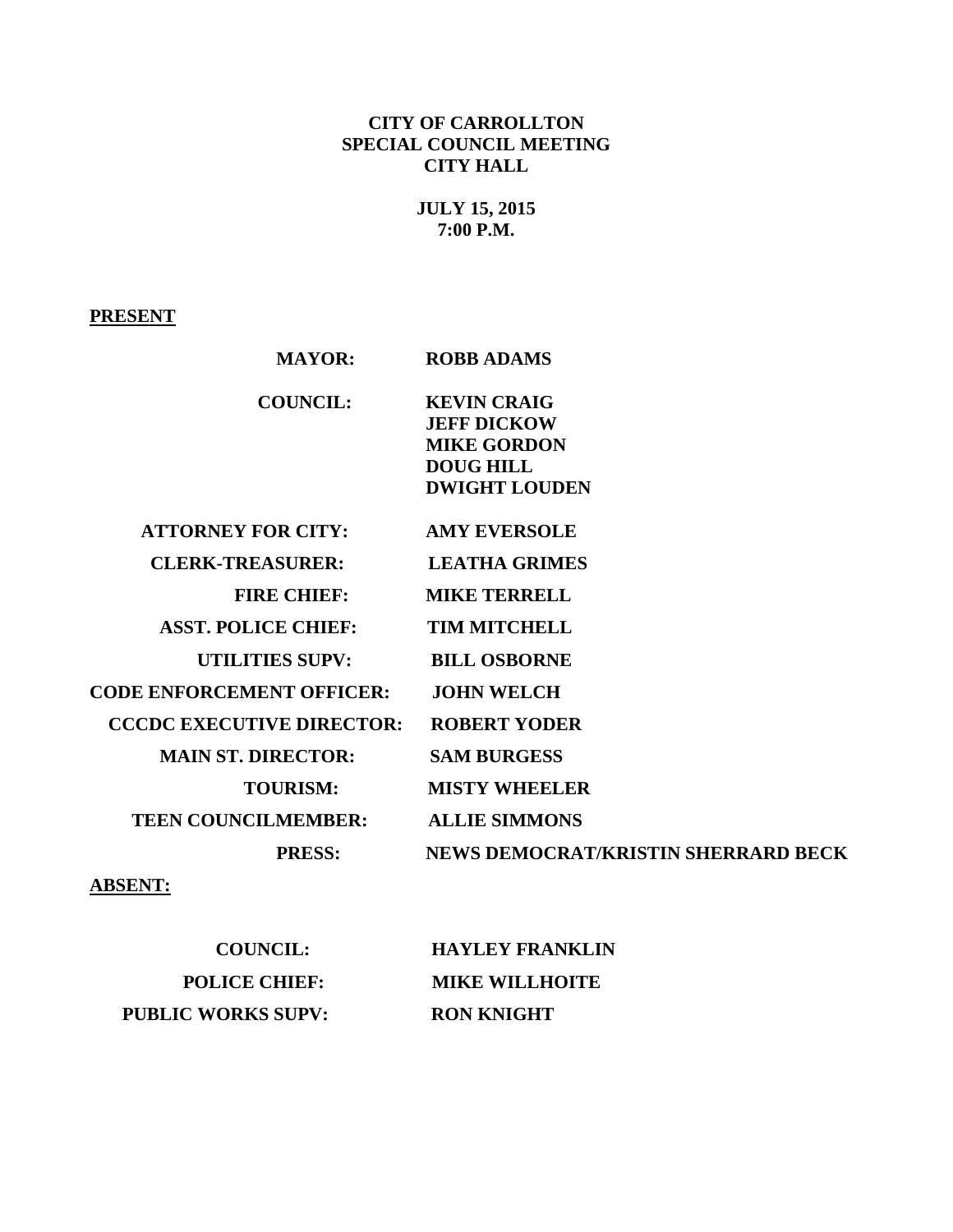### **CALL TO ORDER**

THE MEETING WAS CALLED TO ORDER AT THE HOUR OF 7:00 P.M. BY MAYOR ADAMS. MAYOR ADAMS LED THE PLEDGE OF ALLEGIANCE. COUNCILMAN LOUDEN OFFERED THE INVOCATION. THE MAYOR EXPLAINED THAT SINCE THIS IS A SPECIAL MEETING THERE COULD BE NO DISCUSSION OF ANYTHING NOT ON THE AGENDA.

#### **RECOGNITION OF GUESTS**

THERE WAS ONE GUEST PRESENT, JOE GILBERT.

#### **APPROVAL OF MINUTES: REGULAR MEETING: JUNE 22, 2015**

**THE MOTION WAS MADE BY COUNCILMAN GORDON AND SECONDED BY COUNCILMAN CRAIG AND DULY CARRIED TO ACCEPT THE MINUTES AS PRESENTED FOR THE REGULAR MEETING OF 6/22/15.**

**AYES 5 NAYS 0**

#### **APPROVAL OF MINUTES: SPECIAL MEETING: JUNE 26, 2015**

#### **THE MOTION WAS MADE BY COUNCILMAN LOUDEN AND SECONDED BY COUNCILMAN DICKOW AND DULY CARRIED TO ACCEPT THE MINUTES AS PRESENTED FOR THE SPECIAL MEETING OF 6/26/15.**

**AYES 5 NAYS 0**

#### **APPROVAL OF MINUTES: SPECIAL MEETING: JUNE 29, 2015**

### **THE MOTION WAS MADE BY COUNCILMAN GORDON AND SECONDED BY COUNCILMAN DICKOW AND DULY CARRIED TO ACCEPT THE MINUTES AS PRESENTED FOR THE SPECIAL MEETING OF 6/29/15.**

**AYES 5 NAYS 0**

### **RESOLUTION #2015-18: AUTHORIZING MAYOR TO ENTER INTO CONTRACT WITH SWEEP-ALL, INC. FOR STREET SWEEPING PURPOSES**

MAYOR ADAMS SAID THAT SWEEP-ALL HAD NOT PRESENTED A NEW PROPOSAL YET, AND BRUCE GORDON WITH SWEEP-ALL WAS NOT PRESENT AS PLANNED SO IT WAS DECIDED TO PLACE THIS ON THE NEXT COUNCIL MEETING AGENDA ON 7/27. COUNCILMAN LOUDEN SAID HE WOULD LIKE TO SEE THE NEW LIST OF STREETS PRIOR TO THE MEETING SO COUNCIL WOULD HAVE SOME TIME TO LOOK AT IT.

#### **DISCUSSION OF ADOPTION OF PROPERTY MAINTENANCE CODE AND 1 & 2 FAMILY RESIDENTIAL CODE**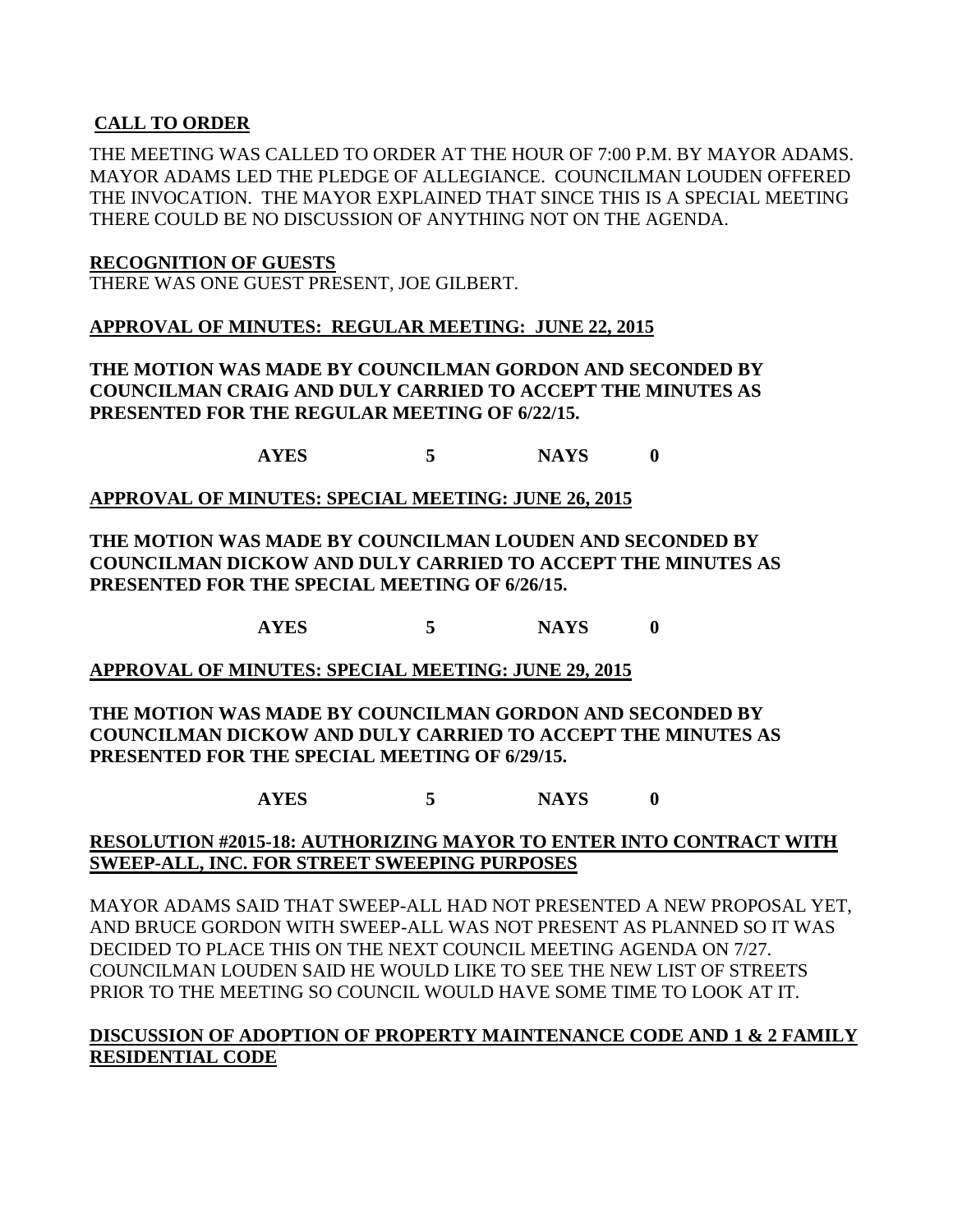THE MAYOR ASKED JOHN WELCH TO ELABORATE ON THIS. HE SAID THESE ARE JUST THE STANDARD CODES BEING ADOPTED BY COMMUNITIES ALL AROUND US. IT COMBINES OUR HOUSING CODE, NUISANCE CODE AND A FEW OTHERS THAT WOULD REALLY HELP ADMINISTRATION. IT IS A STATE STANDARD CODE. THE CITY COULD AMEND THE PROPERTY MAINTENANCE CODE BUT NOT THE RESIDENTIAL CODE. THESE ARE THE MINIMUM CODES FOR SAFETY. ATTORNEY, AMY EVERSOLE, SUGGESTED THAT HE SEND THE LINK TO EACH COUNCILMEMBER IN CASE THEY WISHED TO LOOK AT IT. IT IS QUITE LENGTHY, 800 PAGES FOR ONE AND 200 PAGES FOR THE OTHER. MR. WELCH SAID HE WOULD DO THAT. MS. EVERSOLE SAID THERE WOULD NEED TO BE AN ORDINANCE TO DO THIS. THE MAYOR ASKED THAT THIS BE PUT ON THE NEXT AGENDA.

# **DISCUSSION OF DELINQUENT BUSINESS LICENSES**

COUNCIL HAD BEEN PROVIDED WITH A LIST OF THE DELINQUENT BUSINESS LICENSES. ATTORNEY, AMY EVERSOLE, SAID SHE DID NOT THINK COUNCIL COULD VOTE TO SHUT DOWN ANY OF THE BUSINESSES. THE ORDINANCE DOES READ THAT EACH DELINQUENT BUSINESS COULD BE FINED UP TO \$500 AND/OR UP TO 30 DAYS IN JAIL. SINCE THOSE WOULD BE CRIMINAL CHARGES THEY WOULD HAVE TO BE SENT TO THE COUNTY ATTORNEY. COUNCILMAN GORDON THOUGHT THAT WHATEVER NEEDED TO BE DONE TO COLLECT THEM SHOULD BE DONE EVEN IF IT MEANT REWRITING THE ORDINANCES BECAUSE IT IS NOT FAIR TO THE BUSINESSES THAT BUY THEIRS. THIS WAS TABLED UNTIL THE NEXT MEETING.

# **DISCUSSION OF THE GOVERNOR'S GARDEN**

MAYOR ADAMS SAID HE HAD RECEIVED A REQUEST FOR A DONATION FROM THE FRIENDS OF BUTLER GROUP FOR \$500 TO HELP WITH A VEGETABLE GARDEN THEY HAD PLANTED. THEY HAD RECEIVED A GRANT FOR \$600 BUT COSTS FOR FENCING AND EVERYTHING NEEDED HAD EXCEEDED THAT AMOUNT. THEY PLAN TO RAISE VEGETABLES AND DONATE THE FOOD TO THE FOOD PANTRY. COUNCILMAN CRAIG WAS IN FAVOR OF GRANTING THE REQUEST BUT AFTER SOME DISCUSSION ABOUT POSSIBLY HAVING TO AMEND THE BUDGET SINCE IT WAS NOT BUDGETED IT WAS TABLED UNTIL THE NEXT MEETING.

# **FRIENDS OF BUTLER GOLF SCRAMBLE**

THE MAYOR SAID HE HAD BEEN ASKED IF THE CITY WOULD LIKE TO SPONSOR A \$100 HOLE IN THE FRIENDS OF BUTLER GOLF SCRAMBLE IN OCTOBER. HE SAID HE WAS TOLD THAT THE PREVIOUS MAYOR HAD DONE SO. THE CLERK-TREASURER SAID SHE THOUGHT THAT HE DID THAT PERSONALLY BECAUSE SHE HAD NOT ISSUED A CHECK TO THEM FROM THE CITY. IT WAS DECIDED TO DO SOME RESEARCH AND POSTPONE A DECISION UNTIL THE NEXT MEETING.

# **APPOINTMENT OF GEORGE MILLER TO CODE ENFORCEMENT AND NUISANCE ENFORCEMENT BOARD TERM EXPIRES: 12/31/15**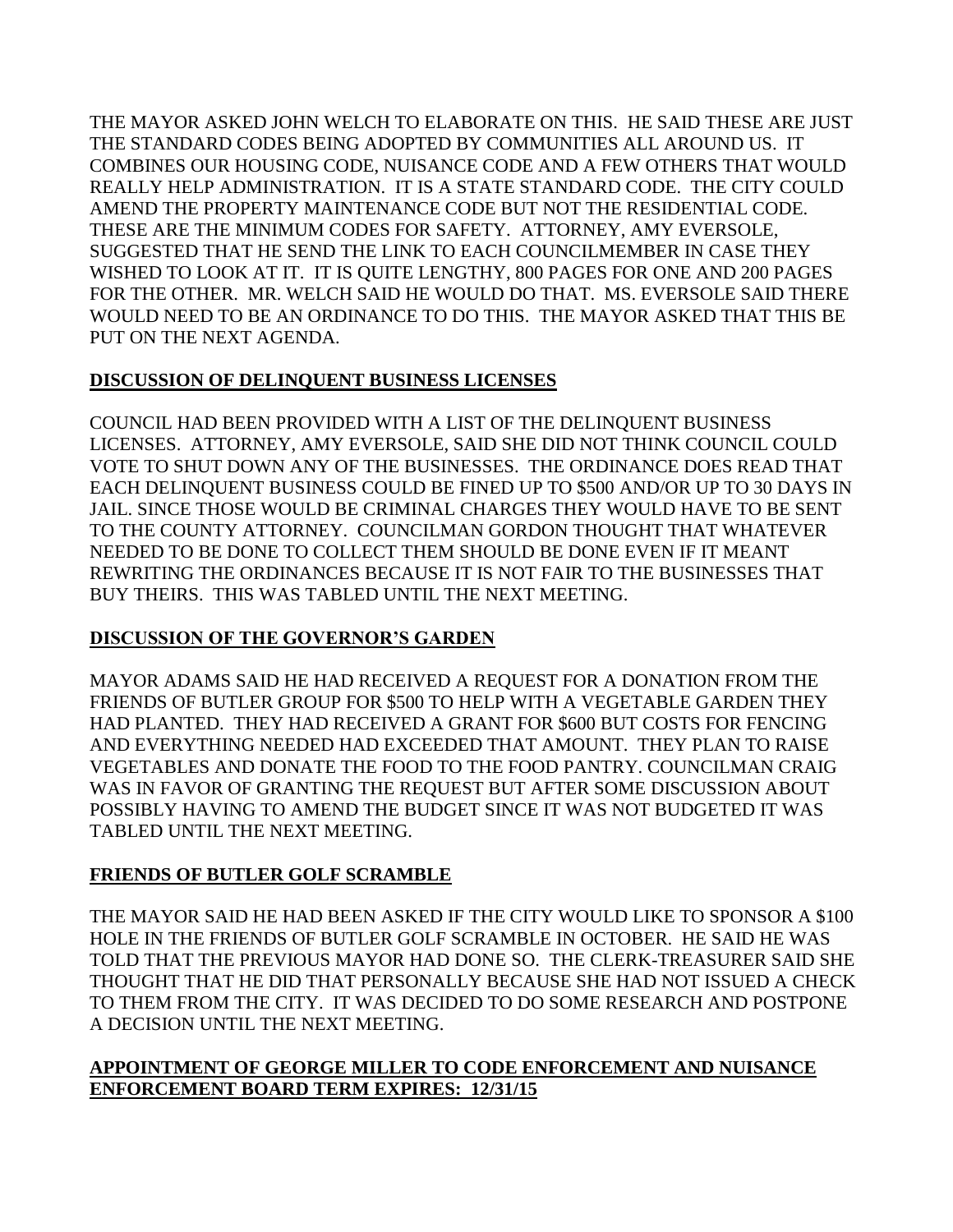MAYOR ADAMS RECOMMENDED THAT GEORGE MILLER BE APPOINTED TO THE CODE ENFORCEMENT AND NUISANCE ENFORCEMENT BOARD TO FILL THE UNEXPIRED TERM OF DOUG RAMSEY WHICH EXPIRES 12/31/15.

### **THE MOTION WAS MADE BY COUNCILMAN GORDON AND SECONDED BY COUNCILMAN LOUDEN AND DULY CARRIED TO APPOINT GEORGE MILLER TO THE CODE ENFORCEMENT AND NUISANCE ENFORCEMENT BOARD.**

# **AYES 5 NAYS 0**

# **DEPARTMENT REPORTS:**

**A. TEEN COUNCIL - ALLIE** SIMMONS SAID FRESHMAN ORIENTATION WILL BE SOON AND SCHOOL WILL BE STARTING ON AUG. 12.

**B**. **PUBLIC WORKS** – RON KNIGHT WAS NOT PRESENT, BUT THE MAYOR GAVE HIS REPORT. HE SAID THAT HE HAD STARTED ON THE CLAY STREET PROJECT OF CONNECTING NEW 24 INCH PIPE WITH THE EXISTING PIPE.

**C. UTILITIES –** BILL OSBORNE SAID THE HIGHLAND AVE. PROJECT IS ALMOST COMPLETE WITH THE NEW LINE IN SERVICE. THERE HAD BEEN A LARGE WATER MAIN BREAK AT DRC THAT RESULTED IN SYSTEM WIDE BOIL WATER ADVISORY. THERE HAD BEEN SOME STORM RELATED ISSUES WITH POWER OUTAGES AT PUMPING STATIONS BUT ALL HAD BEEN RESOLVED.

**D. CCCDC** – BOB YODER GAVE AN UPDATE ON THE STATUS OF THE BOW BRIDGE PROJECT. HE SAID A MEMO OF AGREEMENT WILL BE SENT OUT SOON. THE MAYOR ADDED THAT HE AND RON KNIGHT HAD MET WITH A STRUCTURAL ENGINEER AT THE BRIDGE AND THEY HAVE A PLAN WHICH THEY THINK CAN BE DONE FOR THE \$125,000 ALTHOUGH IT WILL BE CLOSE.

**E. TOURISM –** MISTY WHEELER THANKED THE CITY FOR ALL ITS HELP FOR RACEFEST. TOURISM WILL HAVE A BOOTH AT THE KENTUCKY STATE FAIR 8/20-8/30 AND VOLUNTEERS WOULD BE APPRECIATED. SHE SAID THEY ARE GOING TO THREE DIFFERENT TRADE SHOWS THIS YEAR.

**F. POLICE DEPARTMENT –** TIM MITCHELL SAID THE TWO NEW OFFICERS SHOULD BE DONE AT THE ACADEMY IN MID SEPTEMBER AND COMPLETELY ON THEIR OWN IN NOVEMBER. HE ANTICIPATES HAVING SOMEBODY HIRED FOR THE TELECOMMUNICATOR POSITION AND IN THE SEPTEMBER CLASS. CHAPLAIN POLLEY IS TAKING A LOAD OF SUPPLIES TO JOHNSON COUNTY AFTER THE FLOODING THERE. THE POLICE DEPARTMENT IS ACCEPTING DONATIONS OF CLEANING SUPPLIES, WATER AND TOILETRIES.

**G. FIRE DEPARTMENT –** MIKE TERRELL SAID THERE HAD NOT BEEN THAT MANY RUNS FOR THE MONTH. HE SAID ANNUAL SERVICE ON ENGINE 203 HAD BEEN DONE.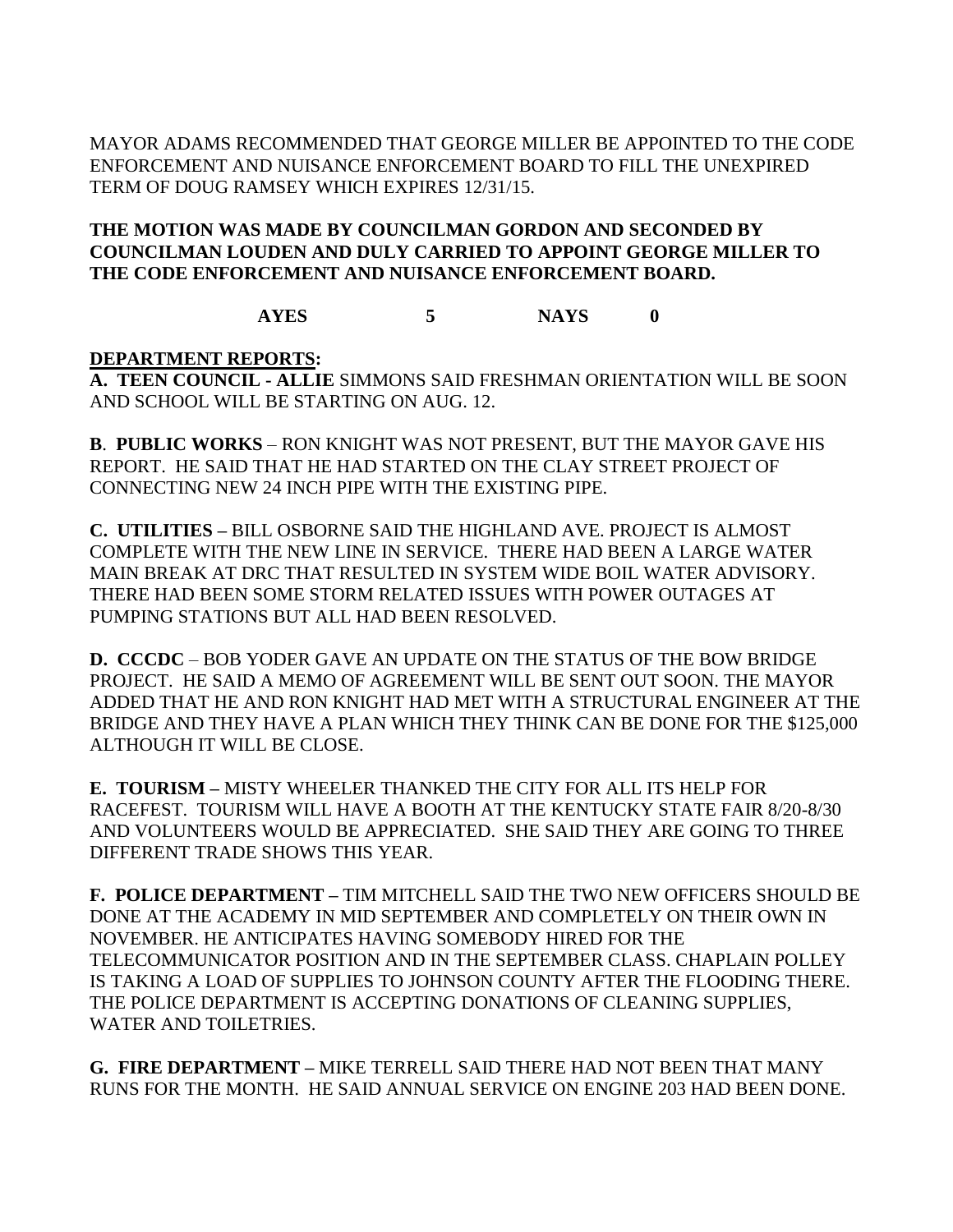HE PLANS TO PAINT THE BACK BAY DOORS IN THE NEXT WEEK OR SO.

**H. CODE ENFORCEMENT –** JOHN WELCH WENT OVER SOME OF HIS NUISANCE LOG. HE SAID THE NEW PART-TIME EMPLOYEE IS WORKING OUT WELL, AND HE THINKS 20 HOURS PER WEEK IS GOING TO BE PLENTY. HE ALSO REPORTED ON AN UNSAFE SITUATION WITH A TREE THAT NEEDED TO BE CUT DOWN AT NINTH AND SYCAMORE STREETS. THE MAYOR FELT THAT THE CITY SHOULD DO THIS SINCE IT IS A HAZARDOUS SITUATION. THE HOUSE IS VACANT AND CURRENTLY OWNED BY HUD. LETTERS HAVE BEEN SENT TO THEM REGARDING THE SITUATION. IN THE MEANTIME IT WAS DECIDED IF NO RESPONSE IS RECEIVED BY NOON TOMORROW, 7/16, TO GO AHEAD WITH HIRING SOMEBODY TO DO THE JOB AND PLACE A LIEN ON THE PROPERTY TO RECOUP THE CITY'S MONEY.

**I. MAIN STREET –** SAM BURGESS SAID RIVERSWEEP WHICH WAS POSTPONED TO 6/27 WAS A SUCCESS WITH 90 PEOPLE SIGNED UP. THE NEXT FIRST FRIDAY IS 8/7. SINCE THE LAST ONE ON 7/3 WAS CANCELLED THERE WILL BE 2 BANDS AT THIS ONE.

**J. ATTORNEY –** AMY EVERSOLE SAID THAT SHE HAD MET WITH JOHN WELCH PREPARING FOR THE FIRST CODE ENFORCEMENT & NUISANCE ENFORCEMENT BOARD MEETING ON 6/27 AT 1:00 P.M.

### **APPROVAL OF FINANCIAL STATEMENT**

**THE MOTION WAS MADE BY COUNCILMAN DICKOW AND SECONDED BY COUNCILMAN CRAIG AND DULY CARRIED TO APPROVAL THE FINANCIAL STATEMENT.**

**AYES 5 NAYS 0**

**APPROVAL OF ACCOUNTS PAID/PAYABLE 6/30/15 – 7/14/15**

**THE MOTION WAS MADE BY COUNCILMAN GORDON AND SECONDED BY COUNCILMAN DICKOW AND DULY CARRIED TO APPROVE THE ACCOUNTS PAID/PAYABLE 6/30/15 THROUGH 7/14/15.**

**AYES 5 NAYS 0**